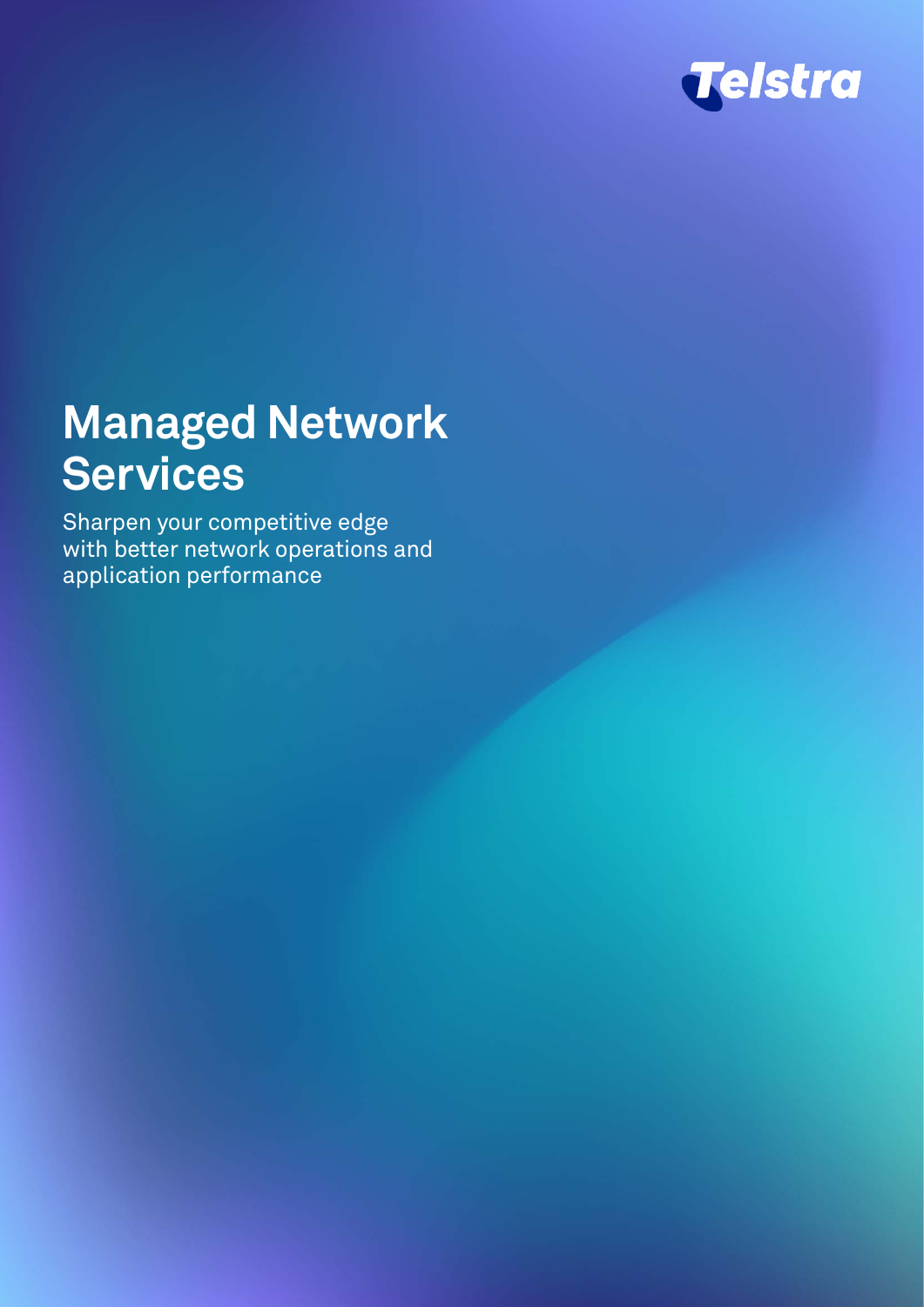## **Rethink your network strategy to grow as your business does.**

## With Telstra Adaptive Networks, your network can be as agile as your business plan.

Our connectivity, software-defined services, professional consultation capabilities and network management services create a secure environment with the flexibility and control you need to innovate and manage change.

We want to deliver values such as speed to **market, business continuity, visibility and control, and competitive edge —** across three key components of Adaptive Networks, which are:

- **• Adaptive Connectivity**, consisting of our WAN services like Internet, IPVPN and Cloud Interconnect.
- **• Adaptive Architecture**, which includes SD-WAN, Network-on-Demand and Security.
- And **Adaptive Technology Services** with Professional Consulting Services and Managed Network Services.



These components can lead innovation for various industries, including recruitment, healthcare, manufacturing, mass media, transport and logistics, service, and aerospace, among others.

**Adaptive Technology Services are an essential subcomponent in your Adaptive Networks journey.**

Telstra Adaptive Networks is a multi-solution and services proposition, and its anchor **Adaptive Technology Services** include the vital capabilities Managed Network Services and Professional Advisory Services.

Depending on your business needs, you can leverage **our expertise to provide consulting, design, deployment, and professional support**, leading to either an in-house managed solution, or a solution we help you manage.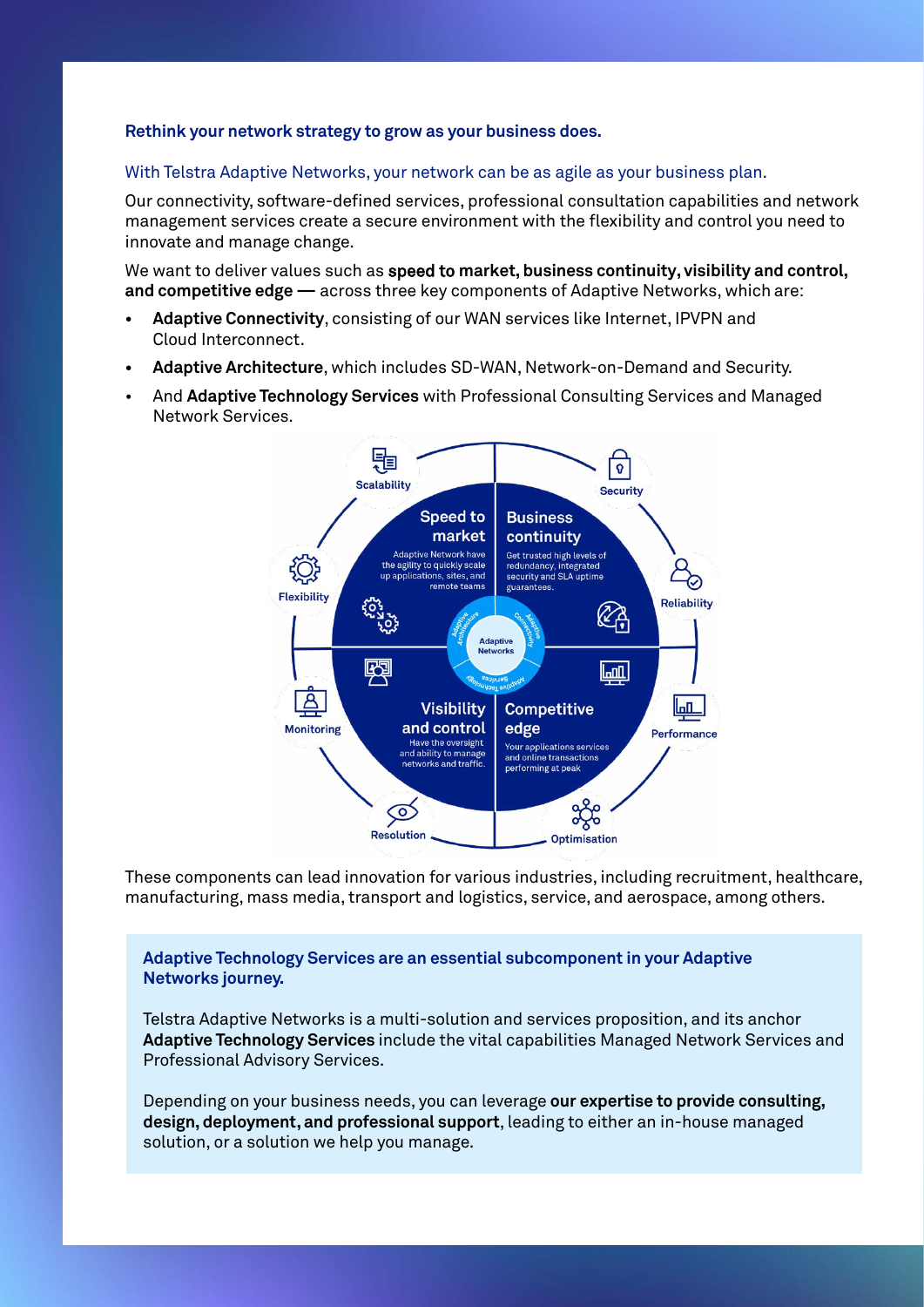In an ever-changing business landscape, business agility can sharpen your edge to overtake competition. To make this happen, you will need a modern network with the ability to quickly adapt to change and make rapid shifts to deliver better business outcomes.

You'll need more than a traditional network—you'll need highly skilled network resources to operate a software-defined network and manage network technologies such as SD-WAN, switching, routing, Wi-Fi, firewalls, WAN optimisation, and supporting orchestration systems.

Staying on top of your IT resources can be a challenge—one that you don't have to take on your own. Telstra's network management services can help.

#### **What is Managed Network Services?**

We offer a fully managed end-to-end network infrastructure and services that can help improve business application performance, enhance user experience, and gain greater control and visibility into your network environment in a scalable, secure manner.

#### **Telstra Managed Network Services (MNS)**

are designed to help you leverage the latest network technologies and to free you from the hassle, effort, and cost to monitor and maintain your network on your own, so you can focus on your core business.

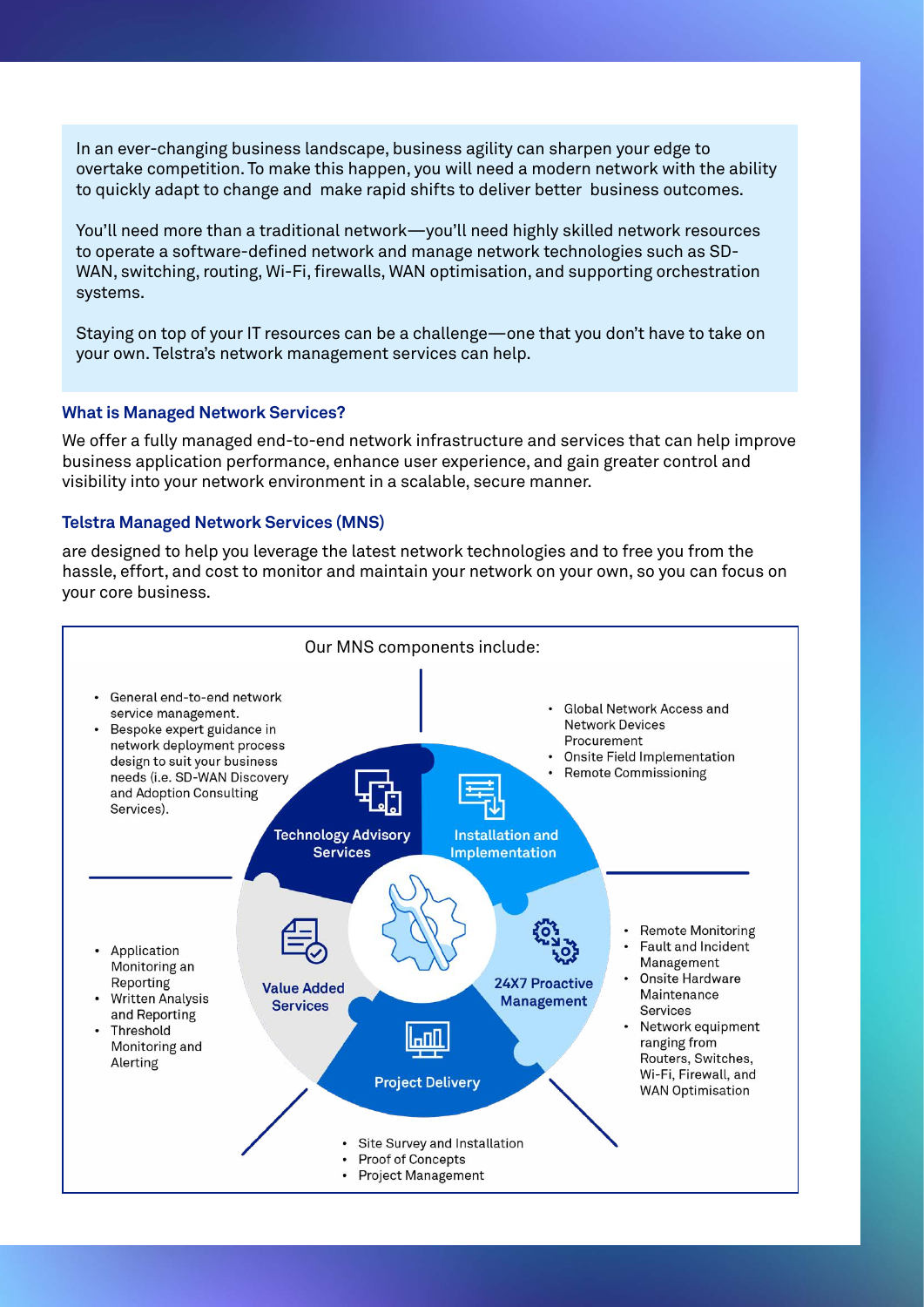### **How it works**

With Telstra MNS, you'll have a single point of contact for project management, detailed service design, ordering, provisioning, activation, and maintenance of your network infrastructure and services.

Our 24X7 proactive management service covers your network and devices (including SD-WAN, router, Wi-Fi, firewall, switches, and WAN optimisation, whichever you are subscribed to), helping ensure your applications work with your network efficiently and run at peak performance.



Our strong partnerships with local distributors and vendors across the globe ensure that you get efficient remediation and service delivery. Scalable and flexible global technical support with a range of service tiers and optional value-added services help you manage network and trafficrelated issues with more ease, faster.

Through the digital self-service tool **Telstra Connect**, you will get easy access to network and infrastructure performance reports. This will give you visibility into your network availability, usage trends, and performance—just as though you were managing your own network but without all the heavy lifting.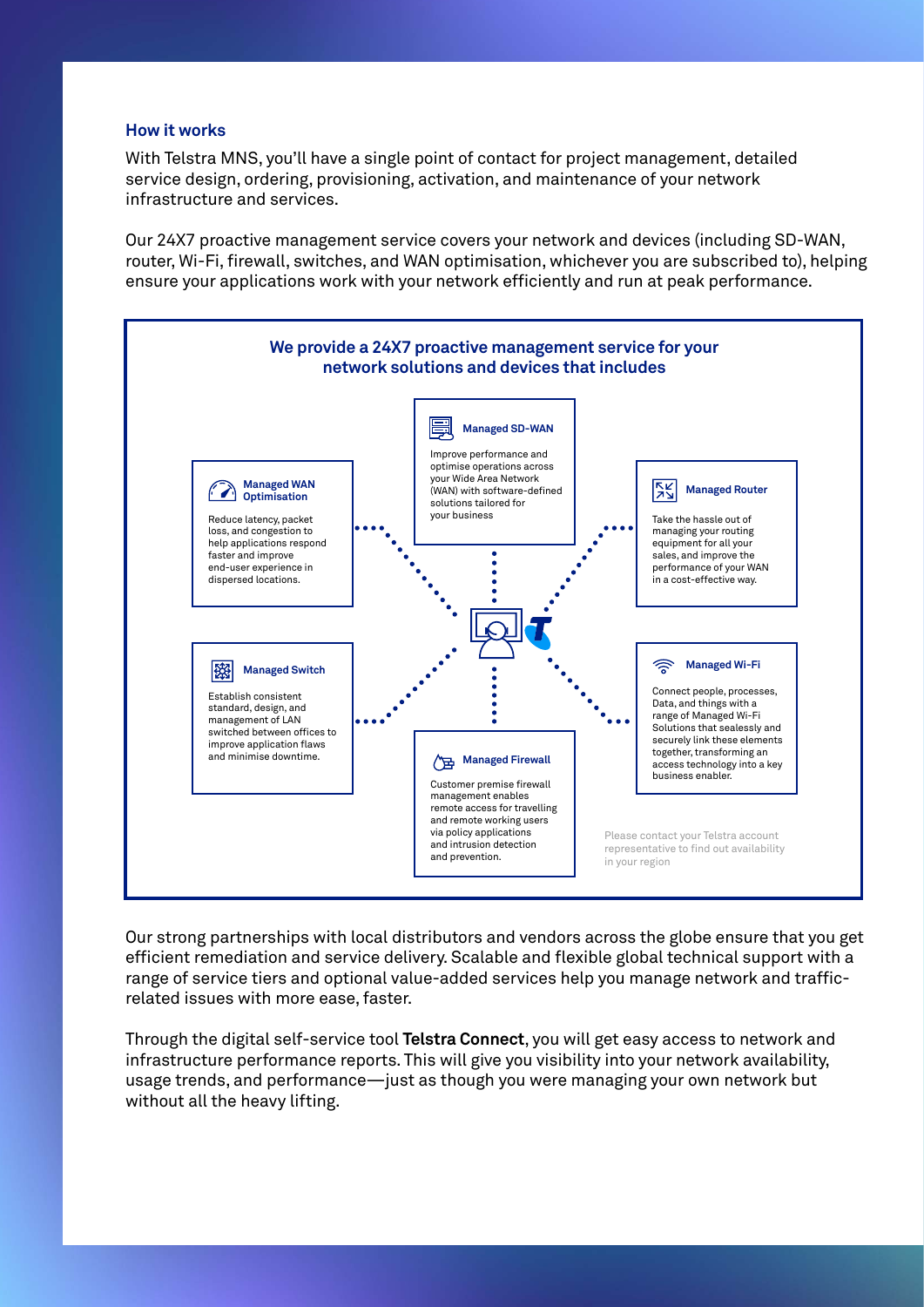

#### **Focus on what matters most**

Delivered and managed by highly qualified and experienced staff, Telstra's MNS provides an endto-end network management service, including reliable network connectivity, proactive monitoring and management of your network equipment, and 24X7 support. This frees you from the need to spend time and resources on building and maintaining your network, allowing you to focus on your core business instead.

#### **Greater cost control and financial efficiency**

Lack of automation can lead to high total cost of ownership. Lower this cost with an OPEX-based service model that doesn't require upfront capital investments, freeing up more resources for critical areas of your business. With Telstra managing your network for you, the expenditure on IT services and support can be reduced as there's no need to provide ongoing staff training. Resources can be refocused on higher-value activities, such as driving IT as a strategic business asset. You can also save on hardware replacement, installation, implementation, and maintenance costs.

#### **Peace of mind**

Enjoy peace of mind with service availability and incident response governed by stringent service levels, giving you assurance of quick restoration. With our best-practice processes and local support capabilities, we help to provide improved end-user experiences to your people, allowing them to deliver greater value to your business and customers.

#### **Best-of-breed technology and innovation**

We offer agile, scalable, and cloud-based MNS technology including Managed SD- WAN and adaptive technical consultancy services and solutions. Our continued investment in best-ofbreed tools, management techniques, and nextgeneration technology means you can innovate rapidly, tailor your solution, and efficiently manage and maximise the value of your network investment.

#### **Highly experienced global support and network analysis**

Our experienced account and service delivery teams understand the importance of your network and will work with you design and build your networks to provide simplicity and mitigate risk. In addition to our customer service help desk, we also provide on-site support governed by agreed service levels.



#### **Three levels of 24X7 proactive service management tier**

A range of service tiers available to suit your requirements and if you select proactive management, we will monitor and manage your network devices 24X7 on a proactive basis, as well as managing incidents and alarms.

#### **Build the unique network management solution you need**

Telstra MNS allows you to pick and choose among value-added and professional services you need to meet your unique business requirements. Value-added services include Application Level Reporting, Threshold Monitoring and Alerting, and Written Analysis Monitoring; professional services include Site Survey, Project Management, and bespoke Technical Consulting Services.

# **Online reporting tools via the Telstra Connect customer portal**

Telstra Connect is a self-help online tool that gives you the oversight and ability to manage networks and traffic. It helps you stay in control and make better network decisions through a number of network performance reports, providing insights into network availability, usage trends, and performance. With these near real-time network system operations and network devices insights, performance issues can be quickly addressed.

#### **Co-Managed Network Deployment Model**

Apart from Telstra fully managed network deployment model, we offer the option to extend limited management control—allowing you to make simple network operations and devices changes on your own through an online dashboard, while we manage the more complex aspects. Telstra takes care of incidents, problems, and complex changes.

This is available to Cisco Meraki products.

#### **Third Party Carriage Connectivity Management**

You can bring in your own circuit providers (non-Telstra) along with a Telstra-delivered network service management solution. Telstra will proactively monitor the circuit and log faults with the provider.

This is only available to Managed SD-WAN technology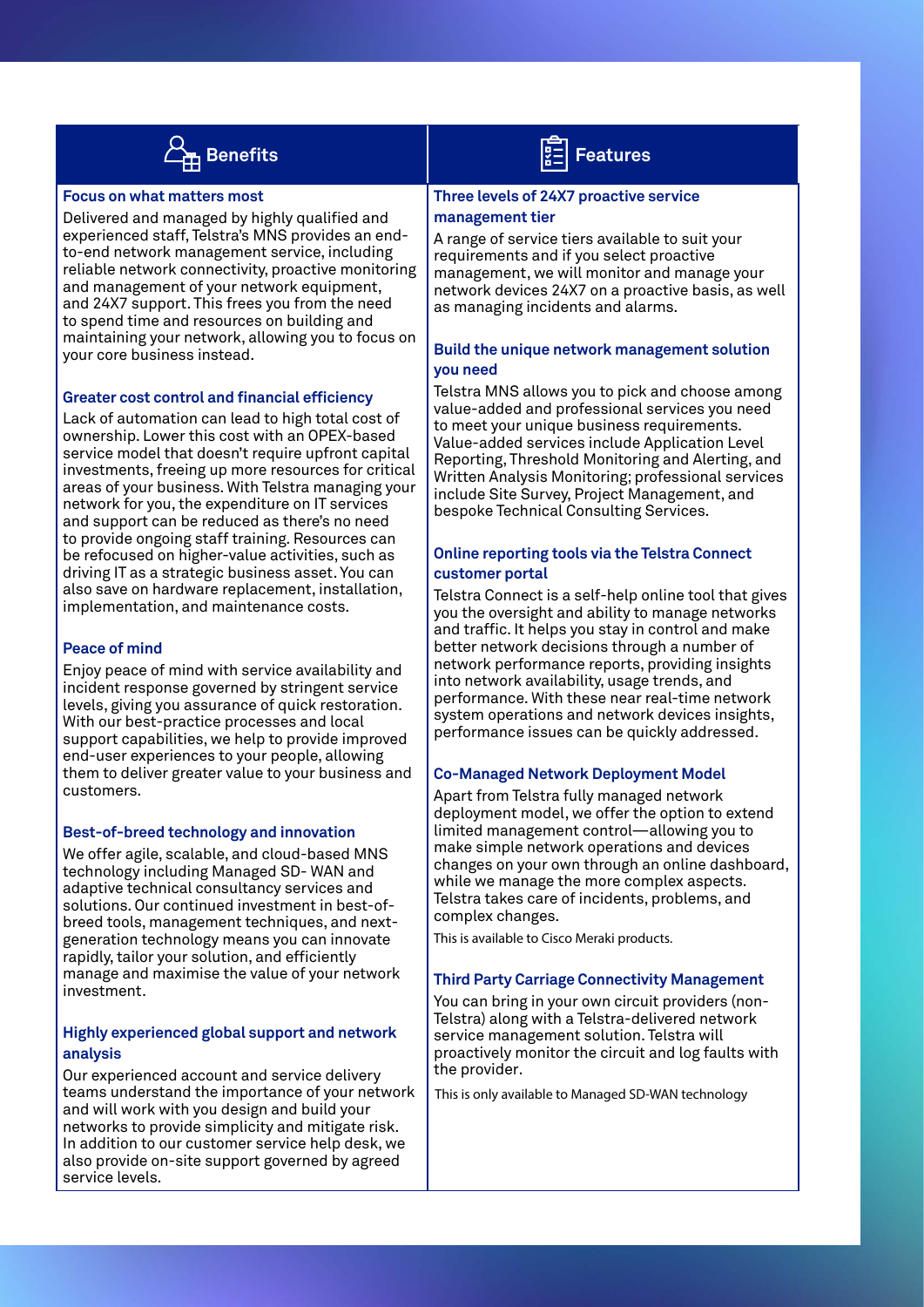# **Why Telstra?**

| <b>Global Carrier - grade</b><br>network, infrastructure<br>and Internet backbone                                                                                                                                                                                                                                                                                                                                                                                                                                                                                                                                                                                                                                                                                                                                                                                                                                                                                                       | <b>Industry Recognition</b>                                                                                                                                                                                                                                                                                                                                                 | <b>Strong alliance</b><br>ecosystems                                                                                                                                | <b>Telstra Innovation</b>                                                                                                                                                                                                                                                                                                                                                                                                                                          |
|-----------------------------------------------------------------------------------------------------------------------------------------------------------------------------------------------------------------------------------------------------------------------------------------------------------------------------------------------------------------------------------------------------------------------------------------------------------------------------------------------------------------------------------------------------------------------------------------------------------------------------------------------------------------------------------------------------------------------------------------------------------------------------------------------------------------------------------------------------------------------------------------------------------------------------------------------------------------------------------------|-----------------------------------------------------------------------------------------------------------------------------------------------------------------------------------------------------------------------------------------------------------------------------------------------------------------------------------------------------------------------------|---------------------------------------------------------------------------------------------------------------------------------------------------------------------|--------------------------------------------------------------------------------------------------------------------------------------------------------------------------------------------------------------------------------------------------------------------------------------------------------------------------------------------------------------------------------------------------------------------------------------------------------------------|
| • 26 submarine cable<br>systems-one of the<br>largest and most diverse<br>intra-Asia subsea network<br>system, which delivers<br>approximately a third of<br>Asian IP traffic.<br>• These services are<br>underpinned by our<br>extensive over 400, 000 km<br>of cable length network,<br>with licences in Asia.<br>Europe and the Americas<br>and access to more than<br>2.000 Points of Presence<br>(PoPs) in more than 200<br>countries and territories.<br>• Access an ecosystem of<br>clouds, data centres and<br>partner services around the<br>world with more than 36<br>global Programmable Points<br>of Presence (POPs), directly<br>integrated with over 2000<br>Telstra IPVPN POPs in 200<br>countries and territories.<br>• The first foreign company<br>licensed to provide<br>connectivity and network<br>services to China, and now<br>operate data networks in<br>39 key cities and six data<br>centres through our joint<br>venture Telstra PBS in<br>mainland China. | • Telstra is ranked 3rd in 2021<br><b>Gartner Critical Capabilities</b><br>for Network Services, Global<br>for Intra-Asia/Pacific use<br>case.<br>• Leader in IDC MarketScape<br>Asia Pacific Next Generation<br>Telecoms Services 2020<br>Vendor Assessment<br>• Consistently ranked<br>amongst Asia's most peered<br>IP networks by Oracle Dyn's<br>Internet Intelligence | ahah<br><b>CISCO</b><br><b>CISCO</b><br>Meraki<br>ullid<br>EQUINIX<br><b>8 GENESYS</b><br><b>Nicrosoft</b><br>riverbed<br><b>Z</b> paloalto<br><b><i>umware</i></b> | • Our 'Always On' High<br><b>Resiliency for Private</b><br>Lines, the first automatic<br>restoration service on Asia's<br>busiest subsea routes,<br>guarantees connectivity<br>even in the event of a cable<br>cut or damage due to a<br>natural disaster.<br>• Telstra Programmable<br>Network (TPN) is the<br>industry's first globally<br>connected on-demand<br>networking platform that<br>enables businesses to be<br>agile and adapt to changing<br>demand. |

# **About Telstra**

Telstra is a leading telecommunications and technology company with a proudly Australian heritage and a longstanding, growing international business. Today, we operate in over 20 countries outside of Australia, providing data and IP networks and network application services to thousands of business, government, carrier, and OTT customers.